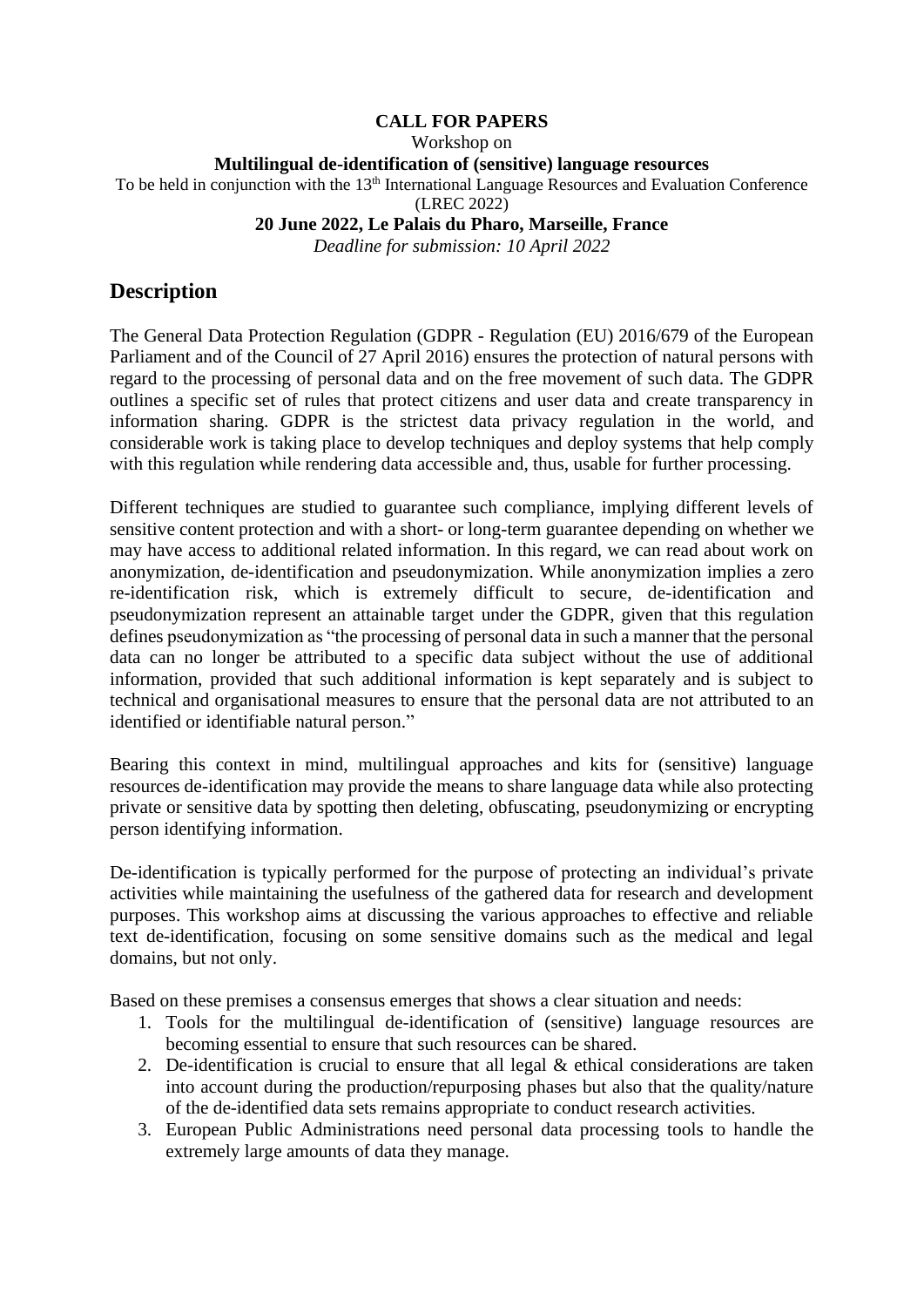4. Europe's multilingual context will benefit from approaches and tools that can support the European Digital Market in their multilingual data exchanges.

# **Workshop Objectives and Topics of Interest**

This workshop is organised by members of the MAPA project, funded by the EU Connecting Europe Facility (CEF) program (https://mapa-project.eu/). This project has developed a toolkit for the de-identification of texts in the medical and legal fields which addresses all EU official languages. It has followed a BERT-based Named Entity Recognition approach for personal information identification. A wide range of topics have been considered and are hot topics open for discussion to all participants of this workshop. Among them, we have the following:

- 1. Sensitive personal information, domains and services that require de-identification
- 2. Corpora annotation and/or creation
- 3. Annotation guidelines and platforms
- 4. De-identification tools, data and/or applications
- 5. De-identification and minority languages
- 6. Multi-domain and/or multilingual processing
- 7. NLP techniques and tools used for de-identification
- 8. Multimodal de-identification
- 9. Validation and benchmarking of de-identified resources
- 10. Evaluation of de-identification tools and applications
- 11. Evaluation protocols: how to evaluate, metrics, approaches, data, experiences
- 12. Best practices
- 13. Approaches, activities and systems addressing "anonymization" are also welcome to share their experience.
- 14. Any other topic related to de-identification

This workshop will also be a good forum to discuss the possibility to design and initiate a new (annual) Challenge (evaluation campaign) on this important topic.

We invite submissions for full papers and system demonstrations that address these questions and other related issues relevant to the workshop.

## **Workshop Programme and Audience Addressed**

This full-day workshop aims at bringing together technology oriented working groups as well as institutions requiring de-identification support that can present their cases. Being deidentification a multi-topic and multi-problem technique, the workshop aims to get researchers, developers and groups needing their services together to discuss approaches, techniques, capabilities and potential collaborations.

## **Organising Committee**

Victoria Arranz (ELDA/ELRA, France) Montse Cuadros (Vicomtech, Spain) Aitor Garcia Pablos (Vicomtech, Spain) Cyril Grouin (LISN-CNRS, France) Manuel Herranz (Pangeanic, Spain)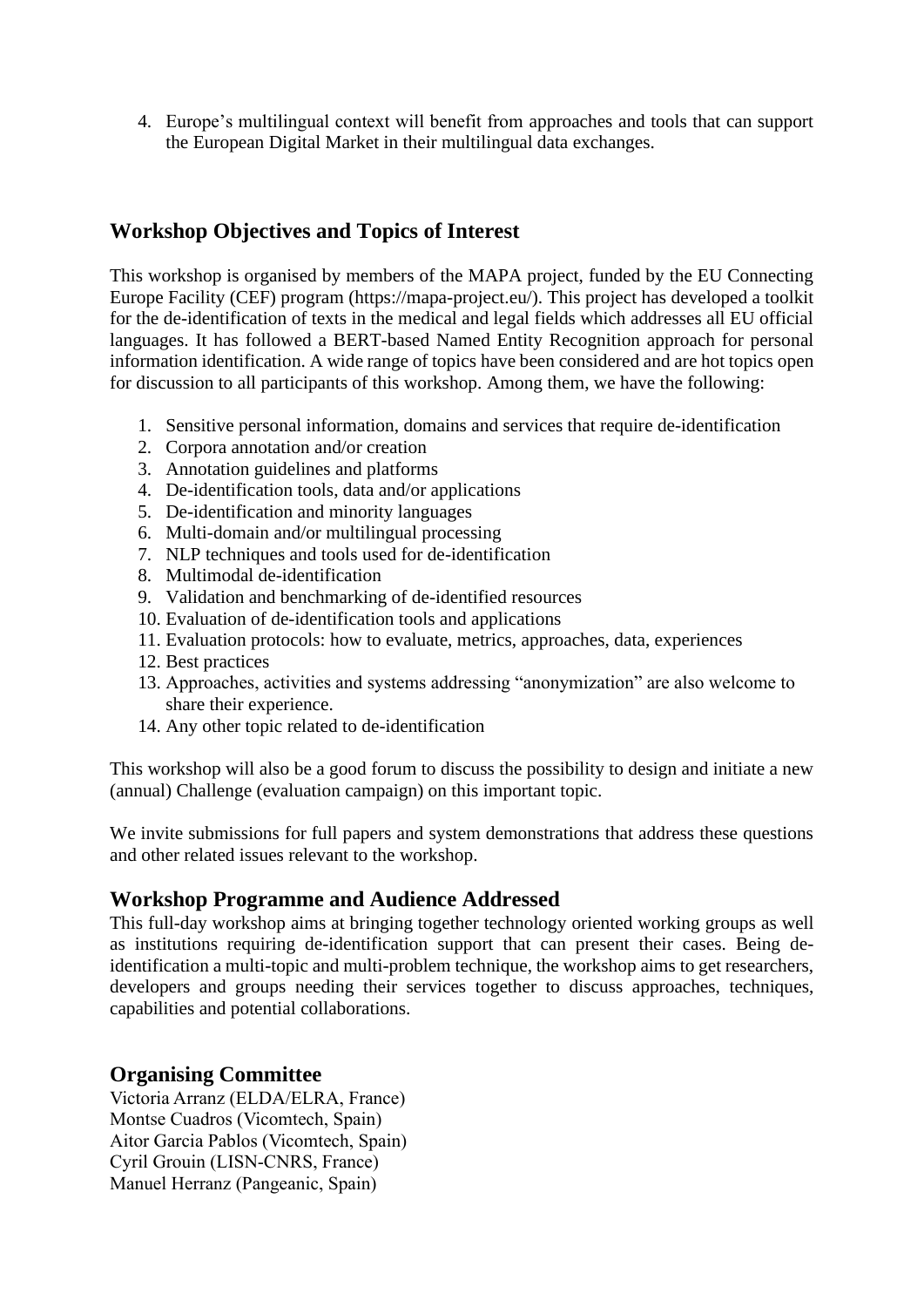# **Programme Committee**

Khalid Choukri (ELDA/ELRA, France) Hercules Dalianis (Stockholm University, Sweden) Amando Estela (Pangeanic, Spain) Thierry Etchegoyhen (Vicomtech, Spain) Albert Gatt (Malta University, Malta) Lucie Gianola (LISN-CNRS, France) Ona de Gibert (BSC, Spain) Marwa Hadj Salah (ELDA/ELRA, France) Udo Hahn (University of Jena, Germany) Thomas Kleinbauer (COMPRISE project) Maite Melero (BSC, Spain) Mickaël Rigault (ELDA/ELRA, France) Patrick Paroubek (LISN-CNRS, France) Naiara Perez (Vicomtech, Spain) Stelios Piperidis (Athena Research & Innovation Center, Greece) Prokopis Prokopidis (Athena Research & Innovation Center, Greece) Mike Rosner (Malta University, Malta) Roberts Rozis (TILDE, Latvia) Özlem Uzuner (George Mason University, USA) Emmanuel Vincent (Inria Nancy - Grand Est, France) Rinalds Vīksna (TILDE, Latvia) Pierre Zweigenbaum (LISN-CNRS, France)

### **Important dates**

Submission of full papers: Sunday 10 April 2022 Notification of acceptance of papers and demonstrations: Tuesday 3 May 2022 Submission of camera-ready version: 23 May 2022 Workshop: Monday 20 June 2022

#### **Submission**

Authors should use the START system (**<https://www.softconf.com/lrec2022/MDLR/>**) and follow the LREC author's kit (**[https://lrec2022.lrec-conf.org/en/submission2022/authors](https://lrec2022.lrec-conf.org/en/submission2022/authors-kit/)[kit/](https://lrec2022.lrec-conf.org/en/submission2022/authors-kit/)**) for submitting their papers (the templates are provided on this page).

Accepted papers will be published in the workshop proceedings.

For further queries, please contact Victoria Arranz at [arranz@elda.org.](mailto:arranz@elda.org)

#### **LRE 2022 Map and "Share your LRs!" initiative**

When submitting a paper from the START page, authors will be asked to provide essential information about resources (in a broad sense, i.e. also technologies, standards, evaluation kits, etc.) that have been used for the work described in the paper or are a new result of your research. Moreover, ELRA encourages all LREC authors to share the described LRs (data, tools, services, etc.) to enable their reuse and replicability of experiments (including evaluation ones).

Identify, Describe and Share your LRs!